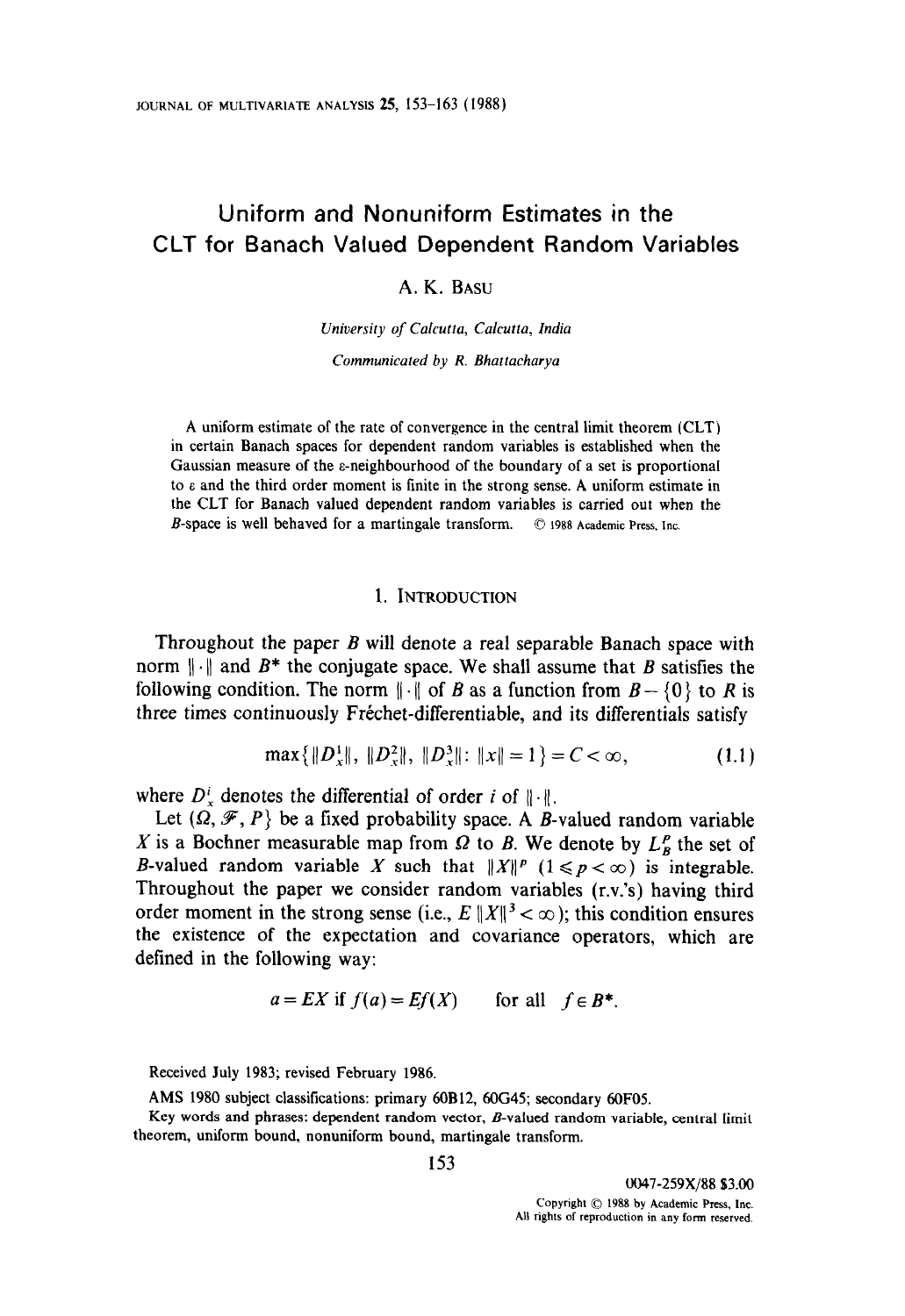154 A. K. BASU

The covariance operator  $T$ , being a bounded linear symmetric and nonnegative operator mapping  $B^*$  into the second dual space  $B^{**}$ , is defined by the formula (assuming that  $EX = 0$ )

$$
(Tf)(g) = E(f(X)g(X)), \qquad f, g \in B^*.
$$

We denote by  $\mu(0, T)$  the Gaussian distribution in B with zero mean and covariance operator  $T$ . A B-valued r.v.  $Y$  is said to be Gaussian if for each  $f \in B^*$ ,  $f \circ Y$  is a real-valued Gaussian random variable. We denote by C absolute constants, and by  $C(\cdot)$  constants depending on the arguments in parentheses.

Let

$$
S_r(a) = \{ x \in B : ||x - a|| < r \}
$$

and

$$
S_{r,\varepsilon}(a) = \{x \in B : r \leqslant ||x - a|| < r + \varepsilon\}.
$$

It is known that if  $B$  is a Hilbert space, then the Gaussian measure  $\mu = \mu(0, T)$  satisfies the following condition:

For all  $\varepsilon > 0$ ,  $r \ge 0$  and  $a \in B$ , there is a constant  $C_0(\mu, B)$  such that

$$
\mu(S_{r,\varepsilon}(a)) \leqslant C_0(\mu, B)(1 + \|a\|^2) \varepsilon \tag{1.2}
$$

and

$$
C_0(\mu_\alpha, B) \le \alpha^{-C_{11}(B)} C_0(\mu, B), \qquad \text{where } \mu_\alpha = \mu(0, T\alpha), \ 0 < \alpha \le 1,\tag{1.3}
$$

and  $C_{11}(B)$  is a positive constant depending only on B. Inequalities (1.2) are not true in general for an arbitrary Banach space but they are true for some of the L<sup>P</sup> spaces ( $1 < p < \infty$ ). The condition (1.1) implies that B is of type 2 and that there exists a Gaussian r.v. Y which has the same covariance as  $S = \sum_{i \le n} X_i$  if  $\{X_i\}$  is in  $L^2_B$ . Paulauskas [15] obtained bounds of  $\Delta_n(a) = \sup_{r>0} |P(\|S-a\| \leq r) - P(\|Y\| \leq r)|$  under the hypotheses (1.1) and (1.2), where  $\{X_i\}$  are zero mean independent r.v.'s in  $L<sub>B</sub><sup>3</sup>$ . This result was generalised for *m*-dependent sequences  $\{X_i\}$  by Rhee and Talagrand [16] in the special case  $a = 0$ . We generalise Paulaskas's result for martingale sequences. It has been pointed out by the referee that Götze [7] has recently obtained much sharper results (namely  $O(n^{-1/2})$ ) for i.i.d. cases through Edgeworth expansions.

Paulaskas [15] obtained a nonuniform bound for independent Hilbert space valued r.v.'s. We obtain a nonuniform bound in B-space when the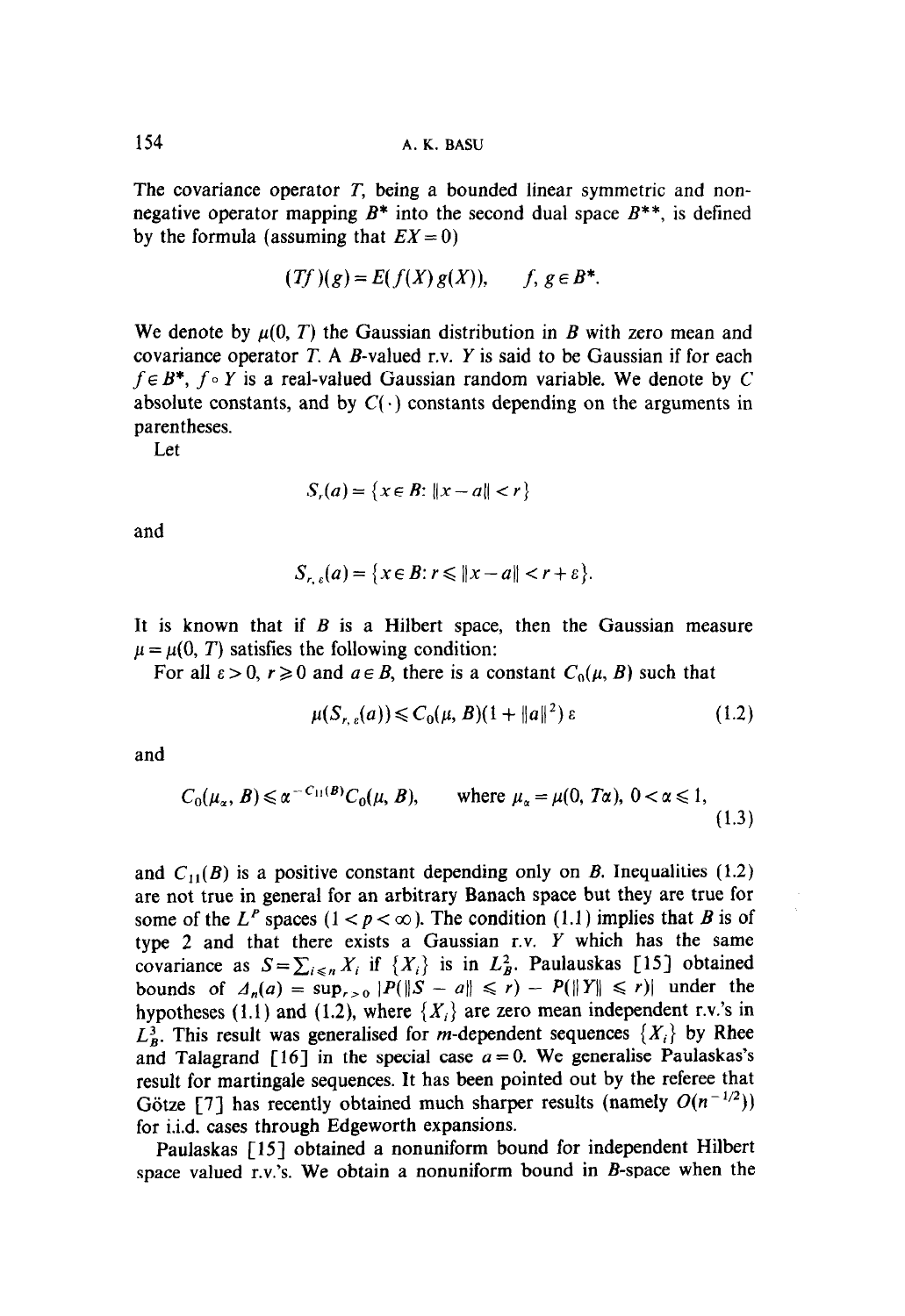random variables are dependent. Let  $B_n > 0$  be a normalizing constant; we may take  $B_n^2 = \sum_{i \le n} E ||X_i||^2$  and denote  $\overline{T}_n = B_n^{-2} \sum_{i \le n} T_i$ . Let  $\mu_i = \mu(0, T_i)$ and  $F_i$  be the distribution of a B-valued r.v.  $X_i$ .

#### 2. SOME PRELIMINARY LEMMAS

The results of this section are either well known or easy and hence are stated without proof.

LEMMA 1. For  $x \in B$ ,  $x \neq 0$ ,  $\lambda \neq 0$ . We have  $D_1 = D_1, D_2 = \lambda$ ;  $D^3 = \lambda^{-2}D^3$ , Hence  $||D|| \le C$ ,  $||D^2|| \le C ||x||^{-1}$ ,  $||D^3|| \le C ||x||^{-2}$ .

LEMMA 2. If  $B$  is of type 2 with constant  $C$  then for all independent B-valued zero mean r.v.'s  $X_1, X_2, ..., X_n$  which are in  $L^2_B$ ,  $E \|\sum X_i\|^2 \leq$  $C\sum E||X_i||^2$ .

LEMMA 3. There exists a constant  $C_1$  such that for  $\varepsilon > 0$ ,  $r > 0$ , there exists  $f: R \to [0, 1], f(x) = 0$  if  $x \le r, f(x) = 1$  if  $x \ge r + \varepsilon, f$  is three times continuously differentiable, and  $||f^{(3)}||_{\infty} \leq C_1 \varepsilon^{-3}$ .

LEMMA 4. Suppose  $f: R \to R$  is three times continuously differentiable and  $f(x)=0$  if  $x\leq 0$ .

Let x,  $y \in B$ ,  $h(\lambda) = f(||x + \lambda y||)$ . Then h is three times continuously differentiable. If  $v = x + \lambda y = 0$ ,

$$
h(\lambda) = h'(\lambda) = h''(\lambda) = h^{(3)}(\lambda) = 0.
$$

If  $||v|| = ||x + \lambda y|| \neq 0$ ,

$$
h'(\lambda) = D_v(y) f'(\|x + \lambda y)\|)
$$
  
\n
$$
h''(\lambda) = (D_v(y))^2 f''(\|v\|) + D_v^2(y)^2 f'(\|v\|)
$$
  
\n
$$
h^{(3)}(\lambda) = (D_v(y))^3 f^{(3)}(\|v\|) + 3D_v(y) D_v^2(y)^2 f''(\|v\|)
$$
  
\n
$$
+ D_v^3(y)^3 f'(\|v\|).
$$

 $L$  (Fernique for all  $\mathcal{G}$  such that for all  $\mathcal{G}$  such that for all  $\mathcal{G}$  such that for all  $\mathcal{G}$  such that for all  $\mathcal{G}$ LEMMA  $\overline{S}$  (reflique [0]). *The* 

$$
P(\|Y\| \ge t) \le \exp(-t^2/C_2 E \|Y\|^2)
$$

$$
E \|Y\|^p \leq C_p (E \|Y\|^2)^{p/2} \qquad \text{for} \quad p \geqslant 2. \tag{2.0}
$$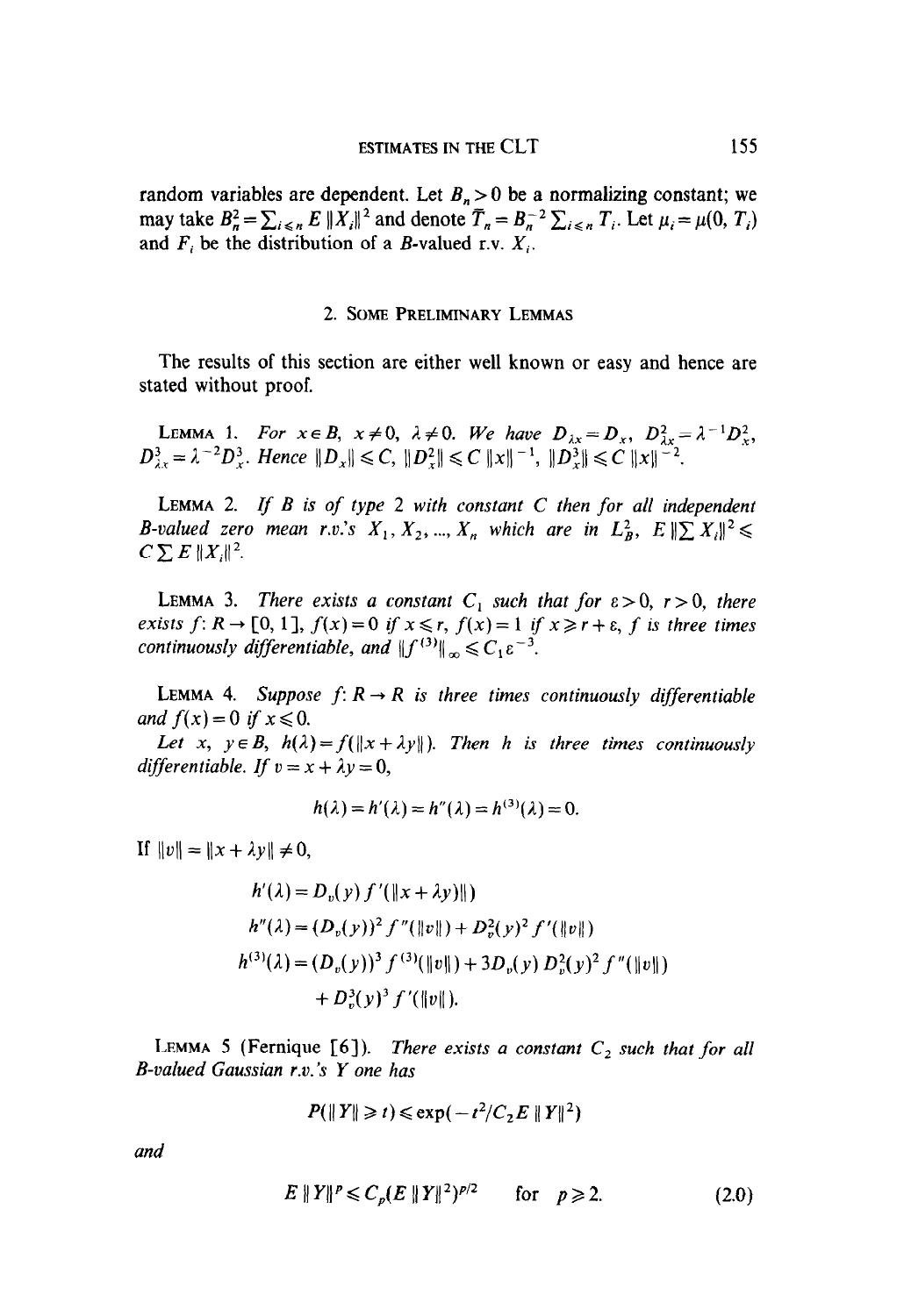Let  $P(B)$  be the set of all probability measures on  $(B, \mathcal{B})$ , where  $\mathcal{B}$  is the Borel  $\sigma$ -field of B. Let us denote the set of Gaussian measures on B by  $G(B)$ . We provide  $G(B)$  with the weakest topology that makes evaluation or the projection map in the space of Gaussian measures continuous bounded on B. A map  $w \to u_w$  from  $\Omega$  into  $G(B)$  is said to be measurable if for f continuous and bounded on B the map  $w \to u_w(f) = \int f d\mu_w$  is measurable (see, e.g.,  $[13, p. 40]$ ).

LEMMA 6. Let  $\mathcal{F}^*$  be a countably generated  $\sigma$ -field of  $\mathcal F$  and denote by  $E^*$  the expectation with respect to  $\mathscr{F}^*$ . Let  $X \in L^2_{R}$ . Then there exists an  $\mathscr{F}^*$ measurable map  $w \to \mu_w \in G(B)$  such that for each f,  $g \in B^*$ 

$$
E^*(f(X) g(X))(w) = \int f(X) g(X) d\mu_w(x)
$$
 (2.1)

and for each  $p \geq 2$ , if  $X \in L^p_B$ ,

$$
\int \left( \int \|x\|^p \, d\mu_w(x) \right) dP(w) \leqslant C_p E \|X\|^p. \tag{2.2}
$$

*Proof.* The proof depends on existence of regular random measure in B-space by choosing a regular version of the conditional distribution, i.e.,  $\mu: B \times \Omega \to [0, 1]$  is a function such that for every  $w \in \Omega$ ,  $\mu_w(\cdot)$  is a probability measure on  $\mathscr B$  and for every  $A \in \mathscr B$ ,  $\mu_{\{.\}}(A)$  is a version of  $P(X \in A \mid \mathcal{F}^*)$  and hence is  $\mathcal{F}^*$ -measurable (see [9]). The rest follows from the properties of conditional expectation.

## 3. MAIN RESULTS

Let  $\{\mathscr{F}_i\}$  be an increasing sequence of  $\sigma$ -algebras of  $\mathscr{F}$ . For a *B*-valued r.v. or a real r.v. X, we denote conditional expectation with respect to  $\mathscr{F}_i$  by E<sup>i</sup>. Let Y be Gaussian with the same covariance as  $S = \sum_{i \le n} X_i$ . Let  $X_i$  be  $\mathscr{F}_\text{r}$ measurable.

Suppose also that

$$
E^{i-1}(X_i) = 0 \qquad \text{for } i \geqslant 2. \tag{3.1}
$$

For all  $f, g \in B^*$ ,

$$
\sum_{i \leq n} E^{i-1}(f(X_i) g(X_i))
$$
 is a constant a.s. (3.2)

LEMMA 7. Under conditions  $(3.1)$  and  $(3.2)$  there exists a probability space  $(\Omega^*, \mathscr{F}_*, P^*)$ , sub-o-algebras  $\mathscr{F}_1^*, ..., \mathscr{F}_n^*$  of  $\mathscr{F}_*,$  B-valued r.v.'s  $X_1^*$ ,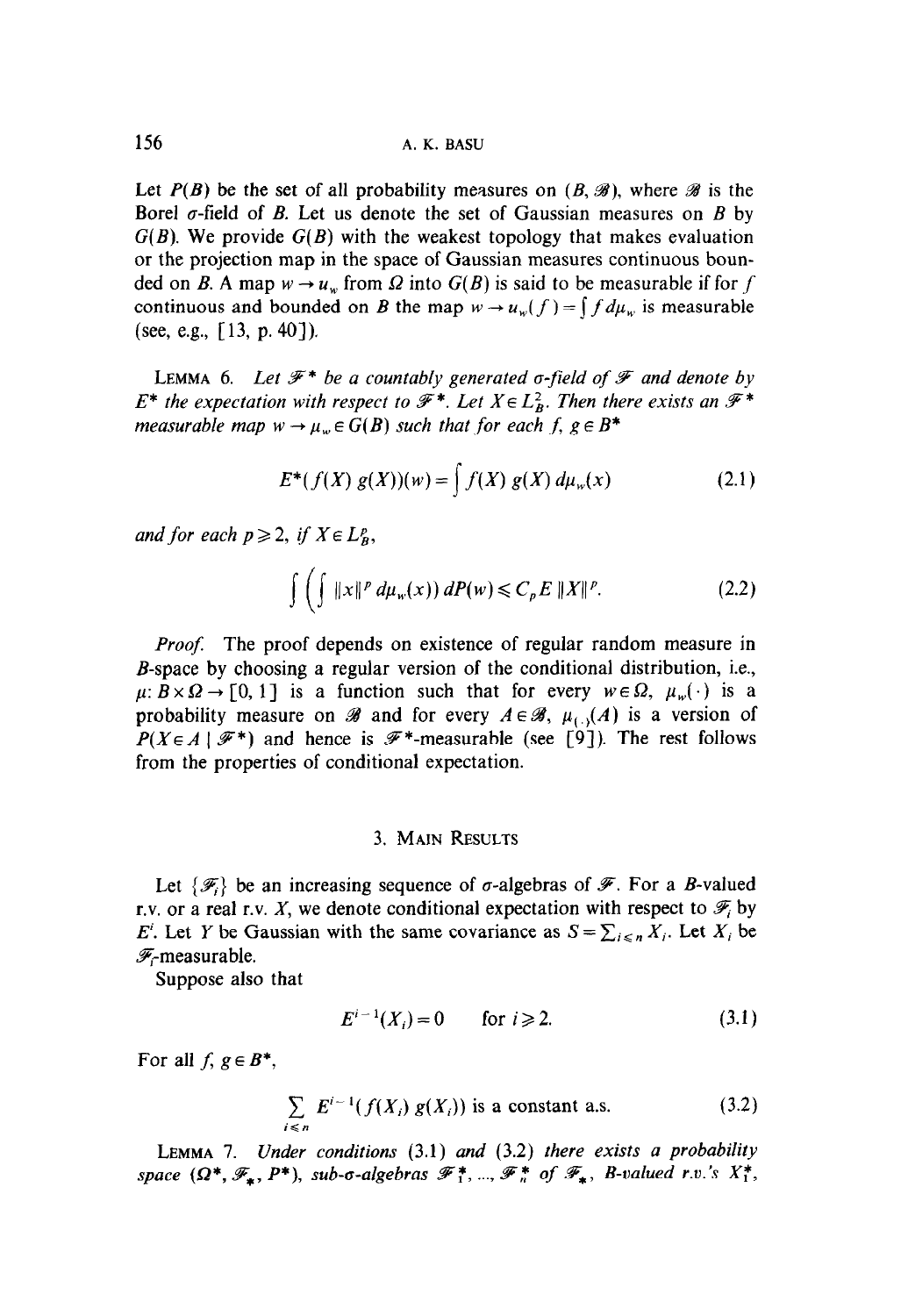$X_2^*,..., X_n^*, Y_1^*, Y_2^*,..., Y_n^*$  on  $\Omega^*$  such that the following conditions are satisfied if we denote by  $F<sup>i</sup>$  the conditional expectation with respect to  $\mathscr{F}_{i}^{*}$ .

The law of 
$$
(X_1^*, X_2^*, ..., X_n^*)
$$
 is the law of  $(X_1, X_2, ..., X_n)$ . (3.3)

$$
X_i^* \text{ is } \mathcal{F}_i^* \text{ measurable for } i \leq l-1,
$$
 (3.4)

$$
F'(X_i^*) = F'(Y_i^*) = 0.
$$
\n(3.5)

For each  $k \leq n$ ,

$$
F^{k}(f(X_{k}^{*}) g(X_{k}^{*})) = F^{k}(f(Y_{k}^{*}) g(Y_{k}^{*})).
$$
\n(3.6)

Let  $X^* = \sum_{k \le n} X_k^*$  and  $Y^* = \sum_{k \le n} Y_k^*$ ; then  $Y^*$  is Gaussian with the same covariance as X\*.

For  $l \geqslant 2$  and  $k \leqslant n$ ,

$$
E \| Y_k^* \|' \le C_i E \| X_k^* \|', \qquad \text{where } C_i \text{ is a constant depending on } l \text{ only.}
$$
\n(3.7)

*Proof.* The proof is based on an idea of Dvoretzky  $[4, 5]$  and its corrected version provided by Klopotowski  $[11, 12]$  (who uses increasing sequences of  $\sigma$ -fields  $\mathscr{F}_{n_1} \supset \mathscr{F}_{n_2} \cdots \mathscr{F}_{*}$  and adapts  $X_{n_1}, X_{n_2}$ , to them). Let

$$
\Omega^* = \Omega \times B \times B \times \cdots \times B
$$

 $\mathbf{a}$  be the subsets of the subsets of  $\mathbf{b}$  $\frac{1}{2}$  is generated by the 3 form  $\frac{1}{2}$  is generated by the sets  $A \times B_1 \times B_2 \times \cdots \times B_n$ , where  $A \in \Omega$ ,  $B_i \in \mathcal{B}$  for  $i \leq n$ , and  $\mathcal{F}_i^*$  is generated by the sets  $A \times B_1 \times \cdots \times B_n$ , where  $A \in \mathscr{F}_{i-1}$ ,  $B_i \in \mathscr{B}$  for  $i \leq n$ . By Lemma 6 construct the random measure  $v_w = \mu_w^1 \otimes \mu_w^2 \otimes \cdots \otimes \mu_w^n$ . Denote by  $P^*$  the unique probability on  $(\Omega^*, \mathcal{F}_*, P^*)$  such that for  $A \in \Omega$ ,  $B \in \mathcal{B}^n$ 

$$
P^*(A\times B)=\int_A v_w(B)\,dp(w).
$$

 $N_{\rm eff}$  follows from conditions (3.1), and (3.1), and (3.1), and (3.1), and (3.6) follows from (3.2). Since  ${Now}$  (3.3) follows from conditions (3.1), and (3.6) follows from (3.2). Since  $\{Y_i^*\}$  are Gaussian, (3.7) follows from (2.2) of Lemma 6 and (2.2) of Lemma 5.  $\text{mma } 5.$ 

Let  $F_i^*(\cdot)$  be the conditional (conditioning with respect to  $\mathscr{F}_i^*(\cdot)$  di tribution of the B-valued r.v.  $X_i^*$  and similarly let  $\mu_i^*(\cdot)$  be the conditional distribution of the *B*-valued Gaussian random variable  $Y^* \cdot \{F^* - \mu^*\}\$ is a finite random signed measure on  $\mathcal{B}$ . The conditional absolute pseudomoment of third order is given by  $v_3(i) = \int ||y||^3 |F_i^* - \mu_i^*| (dy)$ , where  $|F_i^* - \mu_i^*|$  (y) denotes the total variation of the signed measure for a fixed  $v \in B$ .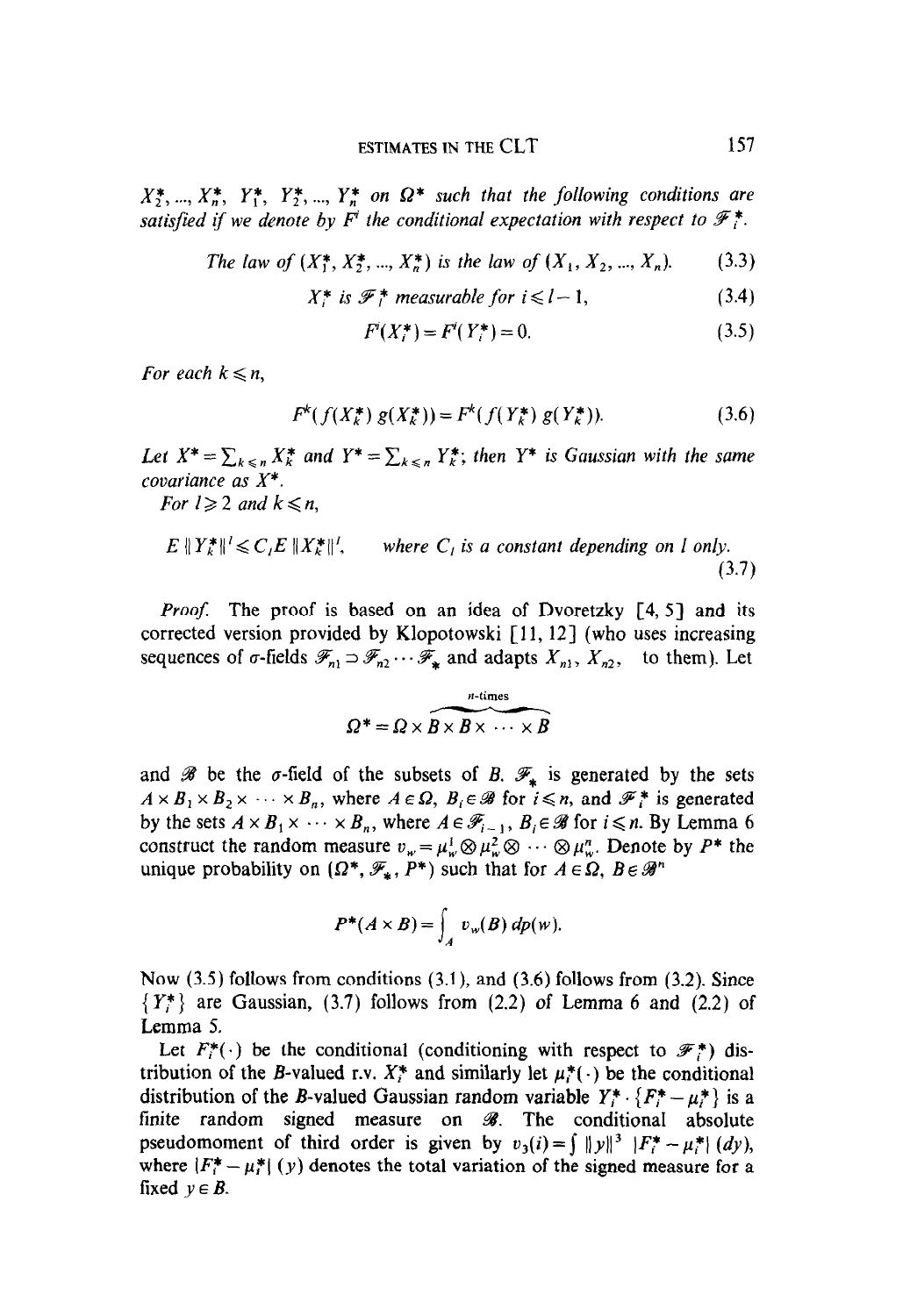158 A. K. BASU

**THEOREM 1.** Under the preceding conditions  $(1.1)$ ,  $(1.2)$ ,  $(3.1)$ , and  $(3.2)$ there is a constant  $c(B, \overline{T}_n)$  such that for all  $n \ge 1$ ,

$$
\Delta_n(a) \leqslant C(B, \bar{T}_n)(1 + \|a\|^2) \left(B_n^{-3} \sum_{i \leqslant n} E v_3(i)\right)^{1/4} \tag{3.8}
$$

$$
\leqslant C_1(B,\,\overline{T}_n)(1+\|a\|^2)\bigg(B_n^{-3}\sum_{i\leqslant n}E\,\|X_i\|^3\bigg)^{1/4}.\tag{3.9}
$$

*Proof.* By Lemma 3 there exists a sequence of functions  $f_n: R \to [0, 1]$ such that  $f_n(x) = 1$  if  $x \ge r + \varepsilon_n$ ,  $f_n(x) = 0$  if  $x \le r$ ,  $f_n^{(3)}$  is continuous in R and  $|f_n^{(3)}(x)| \leq C\epsilon_n^{-3}I[r, r + \epsilon_n]$ . To avoid notational complexity, let us dispense with the norming constant  $B_n$  for the time being; we shall introduce it at an appropriate time.

It is well known (see, e.g.,  $\lceil 15 \rceil$ ) that

$$
\Lambda_n = \Lambda_n(0) \leqslant \sup_{r > 0} |Ef_n(S) - Ef_n(Y)| + \bar{\mu}_n(S_{r,\varepsilon_n}),
$$

where  $S_{r, \varepsilon_n} = S_{r, \varepsilon_n}(0)$ . Therefore using condition (1.2)

$$
A_n \leq \sup_{r>0} |Ef_n(S) - Ef_n(Y)| + C(B, \overline{T}_n) \varepsilon_n.
$$
 (3.10)

As in  $[1]$ 

$$
\begin{aligned} \Delta f_n &= \sup_{r>0} |Ef_n(S) - Ef_n(Y)| \\ &\leq \sum_{i \leq n} |Ef_n(\|U_i + X_i\|) - Ef_n(\|U_i + Y_i\|)|, \end{aligned}
$$

where  $U_i = \sum_{j \le i} X_j + \sum_{i \le j \le n} Y_j$ . Therefore  $\Delta f_n \le \sum_{i \le n} V_i$ , where

$$
V_i = |E\{f_n(\|U_i + X_i\|) - f_n(\|U_i + Y_i\|)\}|.
$$

Let us dispense with  $f_n$  and work with  $f$  only. Let

$$
h_1(\lambda) = f(||U_i + \lambda X_i||) \quad \text{and} \quad h_2(\lambda) = f(||U_i + \lambda Y_i||).
$$

By Lemmas 3 and 7 we get

$$
F(h'_1(0)) = F(h'_2(0))
$$
 and  $F'(h''_1(0)) = F(h''_2(0)).$ 

Hence  $E(h'_1(0)) = E(h'_2(0))$  and  $E(h''_1(0)) = E(h''_2(0))$ . Therefore by Taylor expansion

$$
V_i \leq \frac{1}{6} E |F^{i}(h_1^{(3)}(\tau) - h_2^{(3)}(\tau))|,
$$

where  $|\tau_1| < 1$  and  $|\tau_2| < 1$ .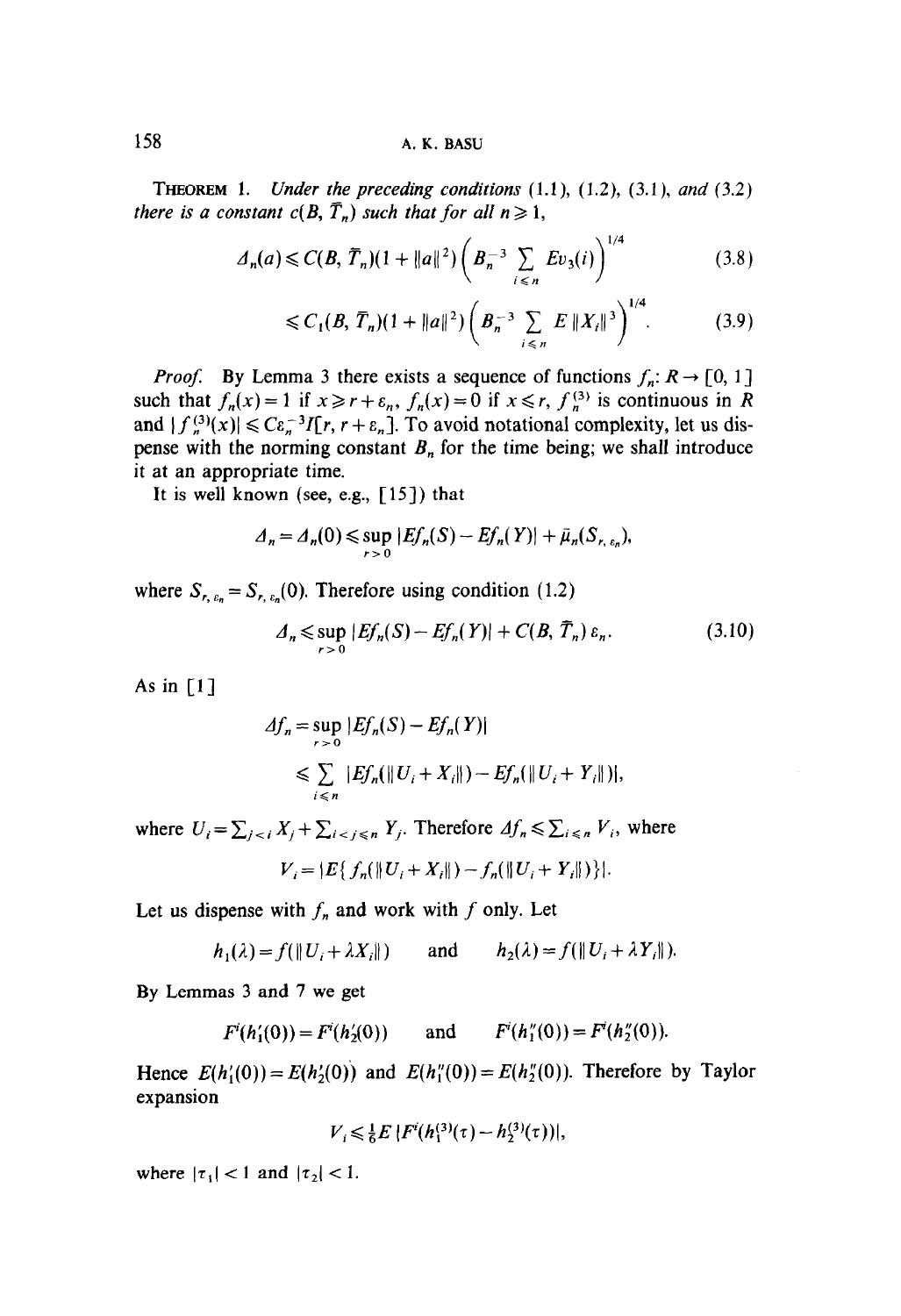We know that for  $1 \le j \le 3$ ,  $f^{(j)}(u) = C_1 \varepsilon^{-3} u^{3-j} I_{[r,r+\varepsilon]}(u)$  and  $||D_x'|| \le$ C  $||x||^{-j+1}$ . Therefore

$$
V_{i} \leq \frac{1}{6} C(B) \, \varepsilon_{n}^{-3} B_{n}^{-3} E \int_{B} \|y\|^{3} |F_{i}^{*} - \mu_{i}^{*}| \, (dy). \tag{3.11}
$$

Therefore  $Af \leq C_1(B) \epsilon^{-3}B^{-3} \sum_{n=1}^{\infty} E_1(i)$ .

Choosing  $\varepsilon_{n} = (C_{1}(B) B^{-3} \sum_{i \in \mathbb{Z}} E_{i}(i))^{1/4} (C(B, \overline{T}_{n}))^{-1/4}$  we get (3.8) in case  $a = 0$ .

In case  $a \neq 0$  we change the definition of  $f_n$  to  $g_n(t) = f_n(\|t - a\|)$ . It is clear that (3.11) is unaltered and the second term of (3.10) will be  $C(B, \overline{T}_n)$  $(1 + ||a||^2) \varepsilon_n$ . Now  $Ev_3(i) \le E ||X_i||^3 + E ||y_i||^3$  and by Lemma 5 and a result of Hoffman-Jorgensen and Pisier [S],

$$
Ev_3(i)\leqslant CE\,\|X_i\|^3.
$$

This proves Theorem 1 completely.

# 4. NONUNIFORM BOUND

To get a nonuniform bound for dependent B-valued r.v.'s we need some results and ideas due to Burkholder [2, 3).

LEMMA 8. If  $\{X_i\}$  is a B-valued r.v. in  $L^p$  satisfying condition (2.1) and  $t_{\text{max}}$  is a  $\mu$  valued for martingale transform (2.1) and  $\mu_{\text{tot}}$  is then behaved for martingale diamsform  $(D \in M)$  of flashing unconditionality property for martingale differences ( $B \in VMD$ ) (see [3]) then the following inequality holds:

$$
E\bigg(\bigg\|\sum_{i\leq n}X_i\bigg\|^p\bigg)\leqslant C_pE\bigg[\sum_{i\leq n}||X_i||^2\bigg]^{p/2}\qquad\text{for}\quad p\geqslant 1.
$$

 $P_{\rm c}$   $\sim$  Now  $\sim$  Cign  $\sim$  Cign Xi is a B-valued martingale with respect to  $\sim$ *noof.* Now  $\{S_n = \sum_{i \leq n} A_i\}$  is a *b*-valued martingale with respect to nondecreasing  $\sigma$ -algebras  $\mathscr{F}_0 \subset \mathscr{F}_1 \subset \cdots \subset \mathscr{F}$  and  $g_n = \sum_{k \leq n} \varepsilon_k X_k$  is its transform by the independent Rademacher sequence  $\{\varepsilon_n\}$  and conversely. Let  $||S||_p = \sup_n ||S_n||_p$ ,  $g^*(w) = \sup_n ||g_n(w)||$ , and  $||g||_p = \sup_n ||g_n||_p$ . Then by [3]  $\lambda P(g^* > \lambda) \leq C \left\| S \right\|_1$ ,  $\lambda > 0$ , and  $\left\| g \right\|_p \leq C_p \left\| S \right\|_p$ .

Now following Theorem 10 of [2] and Marcinkiewicz' interpolation formula we get

$$
E \|g_n\|^p \leqslant M_p E \|S_n\|^p.
$$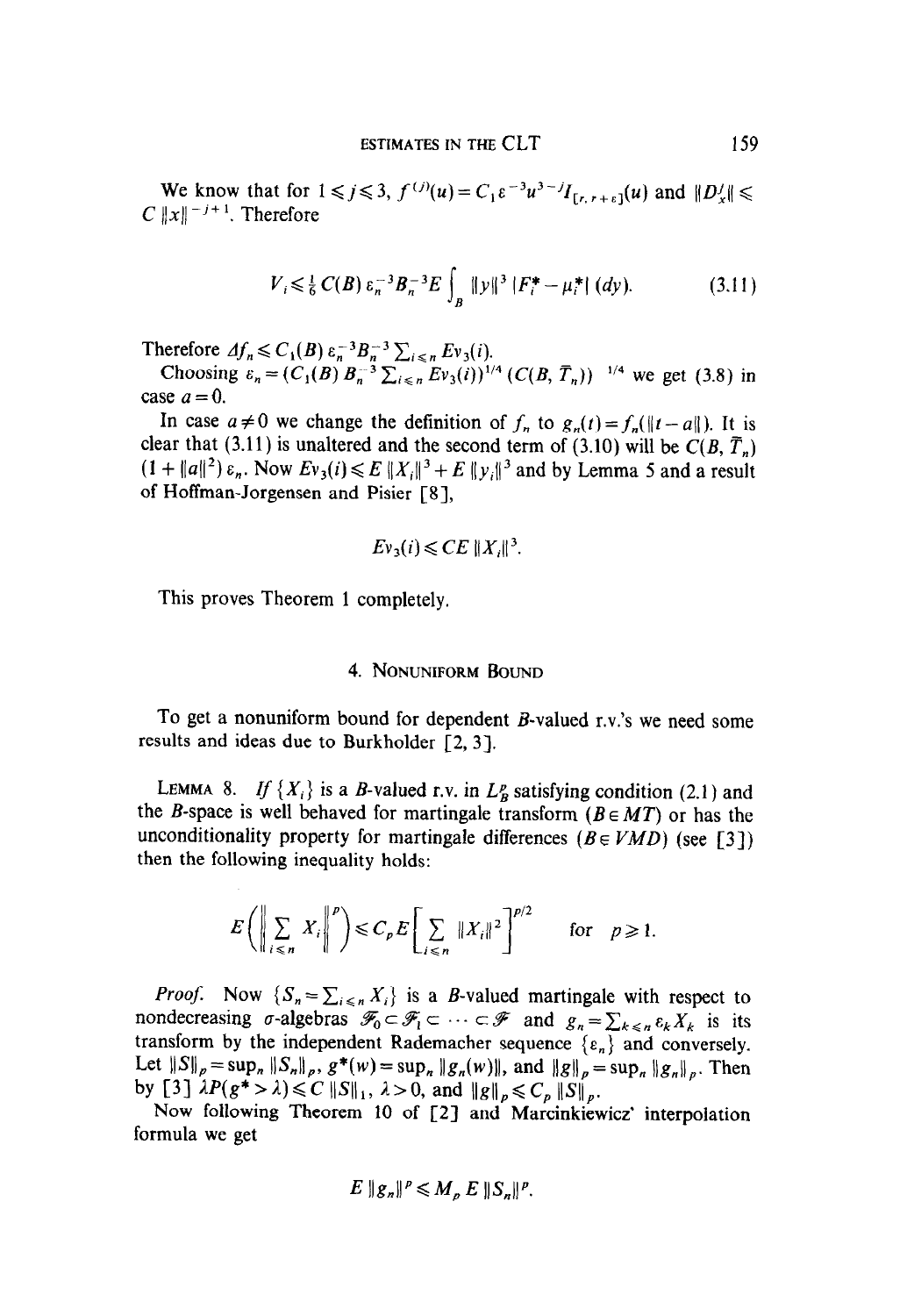A result of Kahane [10] asserts that for each element  $x_1, ..., x_n$  of any Banach space,

$$
\iiint_{i \leq n} \varepsilon_i(w) x_i \bigg|^{p} \leq N_p \left( \iiint_{i \leq n} \varepsilon_i(w) x_i \bigg|^{2} \right)^{p/2}
$$

where  $N_p$  is a constant.

So we get

$$
\int \left\| \sum_{i \leq n} \varepsilon_i(w) X_i(w) \right\|^p dw \leq \int \left\| \sum_{i \leq n} \varepsilon_i(w_i) X_i(w_2) \right\|^p dw_1 dw_2.
$$

Therefore

$$
A_{p} M_{p}^{-1} E \left( \sum_{i \leq n} \|X_{i}\|^{2} \right)^{p/2}
$$
  
\n
$$
\leq M_{p}^{-1} E \left( \int_{0}^{1} \left\| \sum_{i \leq n} \varepsilon_{i}(w_{1}) X_{i}(w_{2}) \right\|^{p} dw_{1} \right)
$$
  
\n
$$
= \int_{0}^{1} M_{p}^{-1} E \left\| \sum_{i \leq n} \varepsilon_{i}(w_{1}) X_{i}(w_{2}) \right\|^{p} dw_{1}
$$
  
\n
$$
\leq E \|S_{n}\|^{p}
$$
  
\n
$$
\leq B_{p} M_{p} E \left( \sum_{i \leq n} \|X_{i}\|^{2} \right)^{p/2}
$$
  
\n
$$
= C_{p} E \left[ \sum_{i \leq n} \|X_{i}\|^{2} \right]^{p/2}.
$$

Hence the lemma is proved.

THEOREM 2. Let  $V_i^2 = \sum_{j \le i} E^{j-i}(\|X_j\|^2)$ ,  $U_i^2 = \sum_{j \le i} \|X_j\|^2$  and  $L_n = \sum_{i \le n} E \|X_i\|^{2+2\delta} + E (\|V_n^2 - 1\|^{1+\delta})$  for  $0 < \delta \le 1$ . Suppose  $\{S_i = \sum_{j \le i} X_i, \mathcal{F}_i, 1 \le i \le n\}$  is a zero mean *B*-valued martingale and  $X_i$ that the condition of Lemma 8 holds. There exists constant  $A_{\delta}$ , depending on  $\delta$ , such that whenever  $L_n \leq 1$ 

$$
\begin{aligned} \n\mathcal{A}(x) &= |P(\|S_n\| \le x) - P(\|Y\| \le x) | \\ \n&\le A_\delta L_n^{1/(3+2\delta)} [1 + x^{4(1+\delta)^2/(3+2\delta)}]^{-1} \qquad \text{for } x \ge 0. \n\end{aligned}
$$

Proof.

$$
\Delta(x) \le P(\|S_n\| > x) + P(\|Y\| > x)
$$
  
\$\leq x^{-2 + 2\delta} (E \|S\_n\|^{2 + 2\delta} + E \|Y\|^{2 + \delta}). \qquad (4.1)

160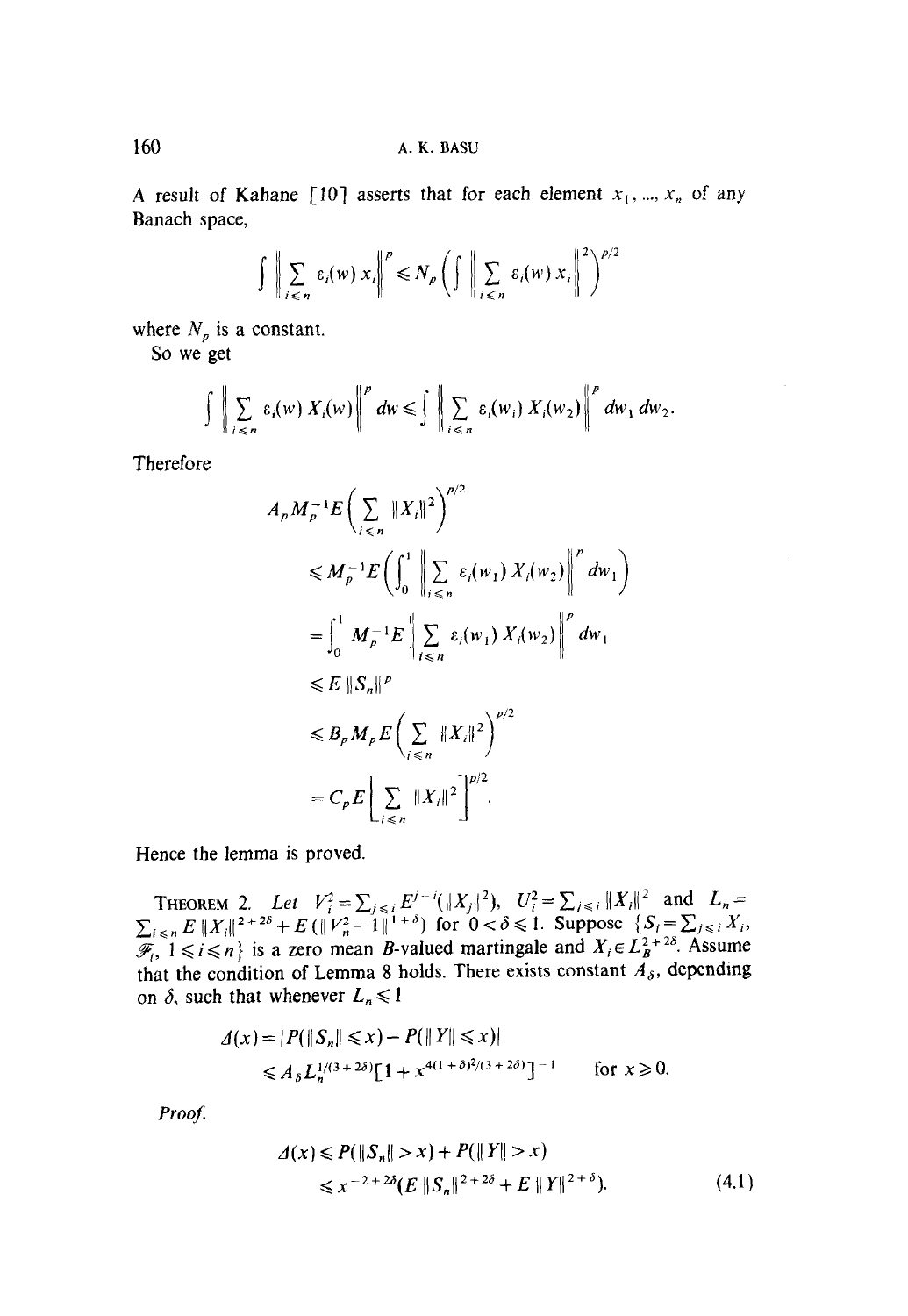$$
E \|S_n\|^{2+2\delta} \le c_{\delta} E \left( \sum_{i \le n} \|X_i\|^2 \right)^{1+\delta} \qquad \text{(by Lemma 8)}
$$
  
=  $c_{\delta} E(U_n^{2+2\delta})$   
 $\le c_{\delta}' [E \| U_n^2 - V_n^2 \|^{1+\delta} + E \| V_n^2 - 1 \|^{1+\delta} + 1 ]]$   
 $\le c_{\delta}'' (L_n + 1).$  (4.2)

Applying Burkholder's [2] inequality again to the real martingale with differences  $||X_i||^2 - E^{i-1}(||X_i||^2)$  and using the fact that  $\delta \le 1$ , we get

$$
E || U_n^2 - V_n^2 ||^{1+\delta} = E \Bigg| \sum_{i \le n} (||X_i||^2 - E^{i-1} (||X_i||^2) |^{1+\delta}
$$
  

$$
\le c_\delta' E \Bigg| \sum_{i \le n} \{ ||X_i||^2 - E^{i-1} (||X_i||^2) \}^2 \Bigg|^{(1+\delta)/2}
$$
  

$$
\le c_\delta'' \sum_{i \le n} E ||X_i||^2 - E^{i-1} (||X_i||^2) |^{1+\delta}
$$

(by c<sub>r</sub>-inequality,  $(1 + \delta)/2 \le 1$ )

$$
\leq c_{\delta}^{3} \sum_{i \leq n} [E ||X_{i}||^{2+2\delta} + E |E^{i-1}(||X_{i}||^{2})|^{1+\delta}]
$$
  

$$
\leq 2c_{\delta}^{3} \sum_{i \leq n} E ||X_{i}||^{2+2\delta}.
$$
 (4.3)

By [6] (see also Lemma 5) there exists constant  $M_p$  such that for  $p \ge 2$ 

$$
E \|Y\|^p \leqslant M_p E (\|Y\|^2)^{p/2} \leqslant c_p (E \|S_n\|^2)^{p/2} \leqslant d_p E \|S_n\|^p.
$$

Hence

$$
E \|Y\|^{2+2\delta} \le c_{\delta}^{3}(L_{n}+1).
$$

Sustituting (4.2) in (4.1) we see that if  $L_n \le 1$ ,

$$
\Delta(x) \leqslant 2cx^{-2-2\delta}(L_n+1) \leqslant 4cx^{-2-2\delta} \qquad \text{for } x > 0. \tag{4.4}
$$

Suppose now that  $L_n \le 2^{-(3+2\delta)}$  and  $L_n^{2/(3+2\delta)}(1+x^{\alpha})^{1/1+\delta} > \frac{1}{2}$ . Then  $(1+x^{\alpha})^{1/1+\delta} > 2$  and so  $x^{\alpha} > 1$ . Therefore  $x^{-2-2\delta} \le [1/2(1+x^{\alpha})]^{-2(1+\delta)/\alpha} = C(1+x^{\alpha})^{-2(1+\delta)/\alpha}$ . Furthermore,

$$
1 \leq 2^{1/2} L_n^{1/(3+2\delta)} (1+x^{\alpha})^{1/2(1+\delta)}.
$$
\n(4.5)

Substituting this inequality and  $(4.5)$  into  $(4.4)$  we deduce that

$$
\Delta(x) \leqslant c L_n^{1/(3+2\delta)} (1+x^{\alpha})^{1/2(1+\delta)}.
$$
\n(4.6)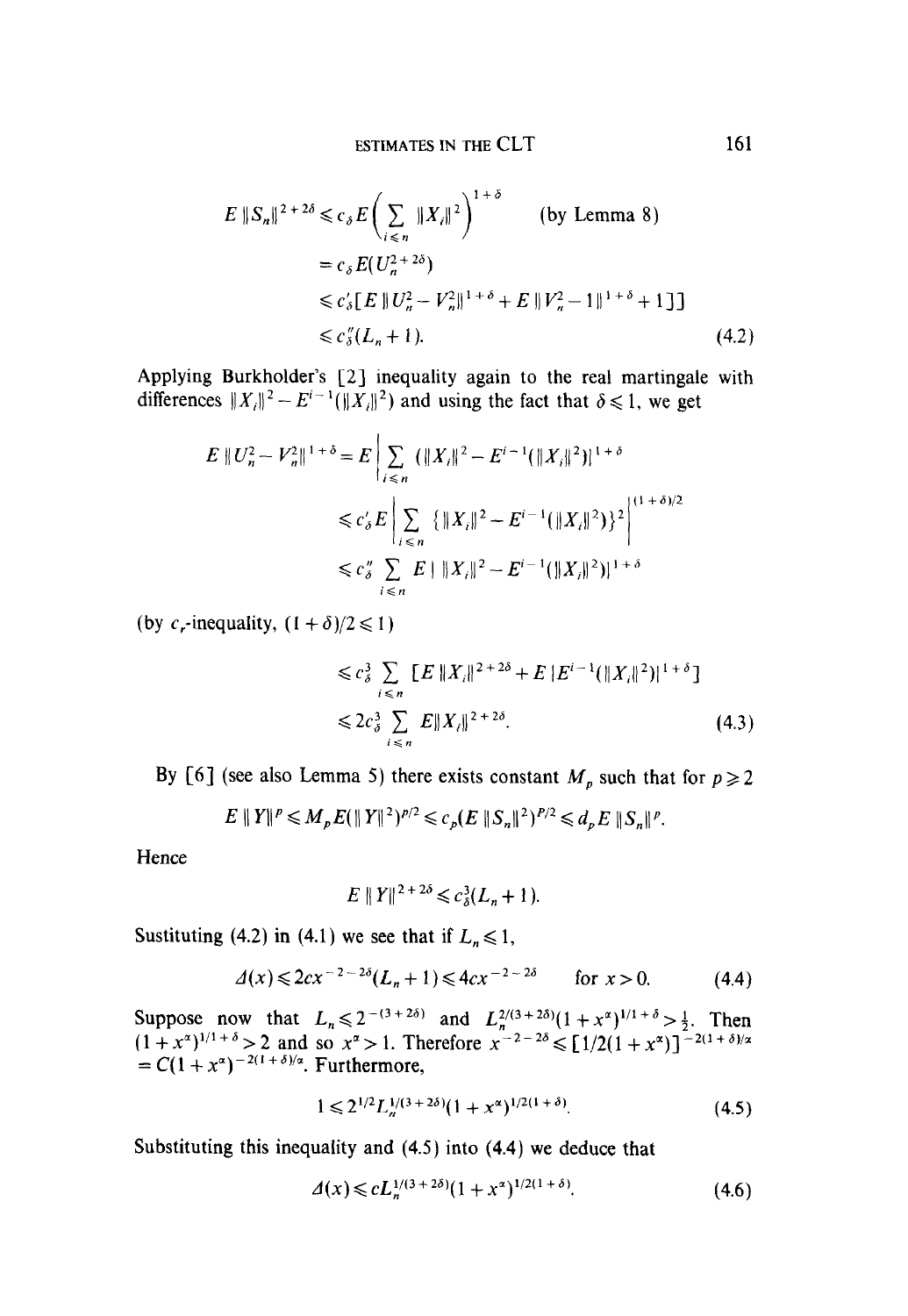The best rate of convergence is obtained when  $\alpha$  satisfies the equation

$$
1/2(1+\delta)-2(1+\delta)/\alpha=-1
$$

giving  $\alpha = 4(1 + \delta)^2/(3 + 2\delta)$ .

Suppose now  $1 > L_n > 2^{-(3+2\delta)}$ . In this case we have, for  $0 < x \le 1$ ,

$$
4L_n^{1/(3+2\delta)}(1+x^{\alpha})^{-1} > 1 > 1P(\|S_n\| < x) - P(\|Y\| < x),
$$

and for  $x > 1$ ,

$$
4L_n^{1/(3+2\delta)}(1+x^{\alpha})^{-1}
$$
  
\n
$$
\geq x^{-2-2\delta} = (c+E ||Y||^{2+2\delta})^{-1}
$$
  
\n
$$
\times (C+E ||Y||^{2+2\delta}) x^{-2-2\delta} \times x^{-2-2\delta} \quad \text{(for any } c > 0)
$$
  
\n
$$
\geq c'_\delta (E ||S_n||^{2+2\delta} + E ||Y||^{2+2\delta}) x^{-2-2\delta}
$$
  
\n
$$
\geq c'_\delta |P(||S_n|| \leq x) - P(||Y|| \leq x) \quad \text{(from (4.4))}.
$$

Therefore

$$
\Delta(x) \le A_{\delta} L_n^{1/(3+2\delta)} [1 + x^{4(1+2\delta)}]^{-1} \qquad \text{for } x > 0.
$$

#### **ACKNOWLEDGMENT**

The author is grateful to the referee and the editor for their helpful comments.

#### **REFERENCES**

- **BASU, A. K.** (1970). On the rate of convergence  $\mu$ random variables. Acta. Math. Hungar. 28 261-265.
- [2] BURKHOLDER, D. L. (1966). Martingale transforms. Ann. Math. Statist. 37 1494-1504.
- [3] BURKHOLDER, D. L. (1980). Martingale transforms and geometry of Banach spaces. In Probability in Banach Spaces III (A. Beck, Ed.), Lecture Notes in Mathematics, Vol. 860, pp. 35-50. Springer-Verlag, Berlin/New York/Heidelberg.
- [4] DVORETZKY, A. (1972). Asymptotic normality for sums of dependent random variables. In Proceedings, Sixth Berkeley Symposium on Mathematical Statistics and Probability, Vol. 2, pp. 513-535.
- [5] DVORETZKY, A. (1977). Asymptotic normality of sums of dependent random vectors. In Multivariate Analysis IV (P. R. Krishnaiah, Ed.), pp. 23-34. North-Holland, Amster- $\delta$ dam. Integrabilite des vecteurs gaussiens, C. R. Acade. Sci. Paris Stir. A. Acad. Sci. Paris Stir. A. Acad. Sci. Paris Stir. A. Acad. Sci. Paris Stir. A. Acad. Sci. Paris Stir. A. Acad. Sci. Paris Stir. A. Acad. Sci.
- [6] FERNIQUE, X. (1970). Integrabilité des vecteurs gaussiens, C. R. Acad. Sci. Paris Sér. A. 270 1698-1699.

L.

- [7] GÖTZE, F. (1981). On Edgeworth expansions in Banach spaces. Ann. Probab. 9 852-859.
- [8] HOFFMANN-JORGENSEN, J., AND PISIER, G. (1976). The law of large numbers and the central limit theorem in Banch space. Ann. Probab. 4 587-599.